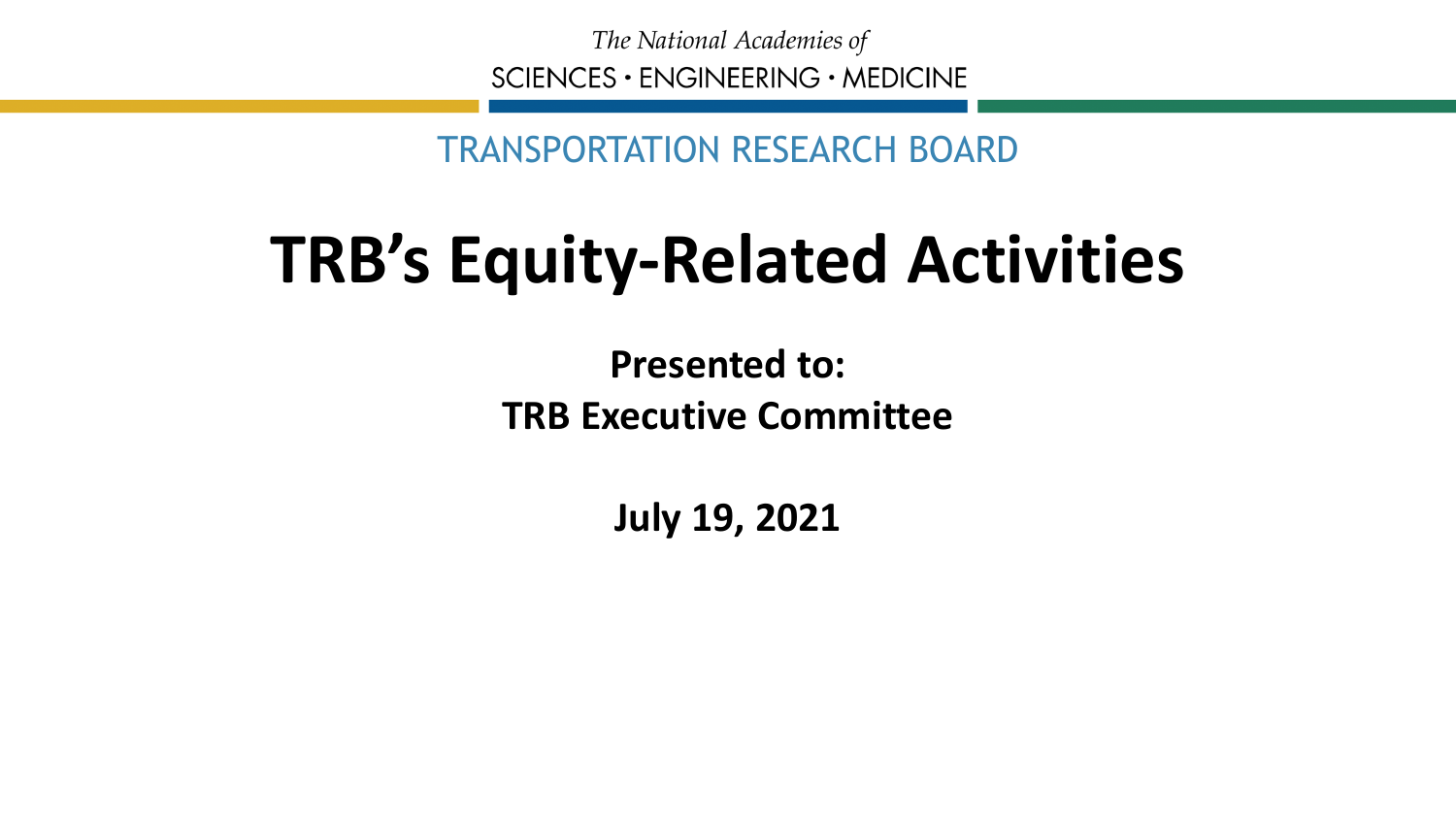# **TAD Standing Committees**

- Accessible Transportation and Mobility
- Community Resources and Impacts
- Contracting Equity
- Equity in Transportation
- Native American Transportation Issues
- Rural, Intercity Bus, and Specialized Transportation
- Transportation in Developing Countries
- Women and Gender in Transportation



The National Academies of  $SCIENCES \cdot ENGINEERING \cdot MEDICINE$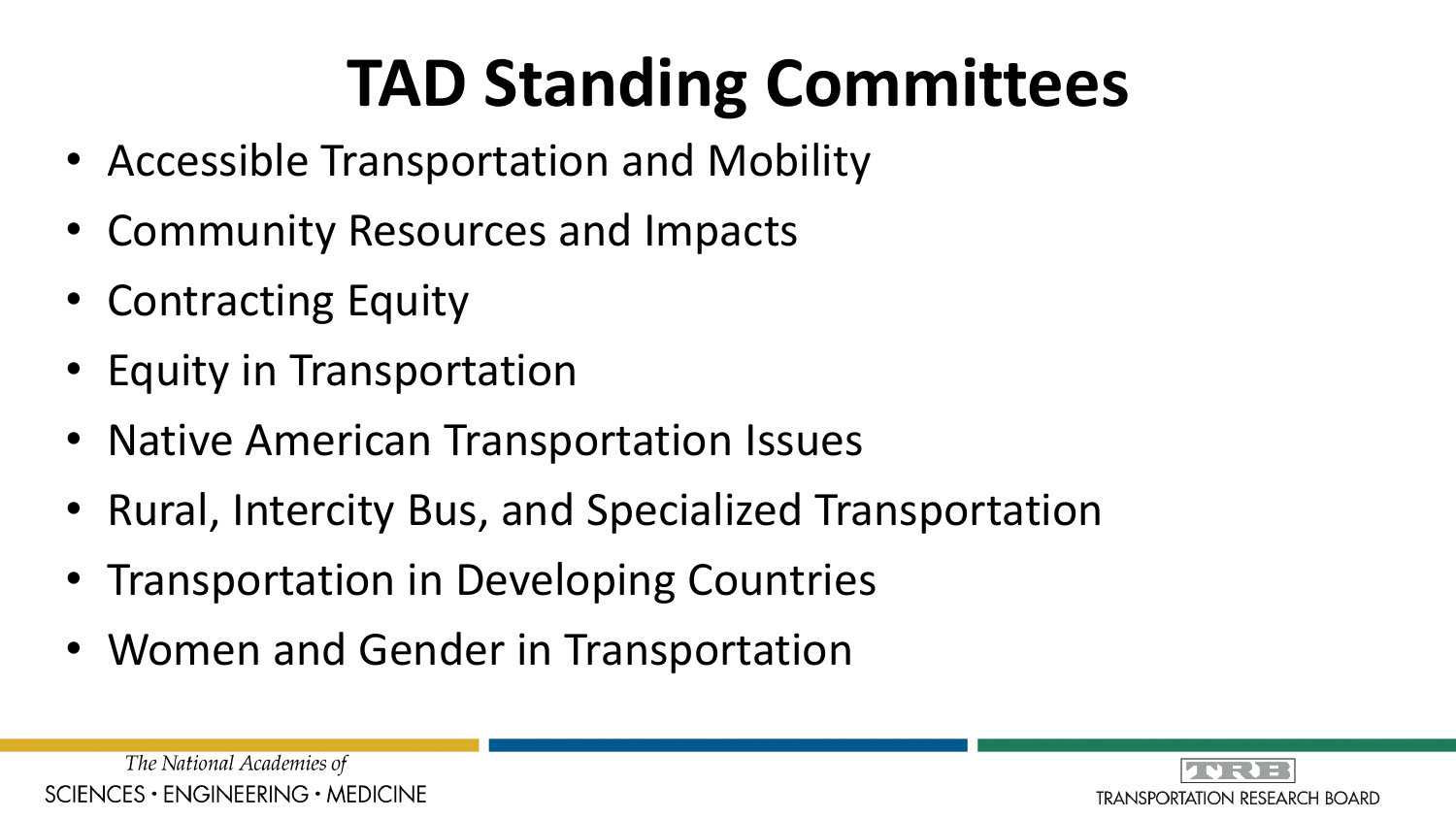#### **TRB Annual Meeting**

- 2022 Theme: *Innovating an Equitable, Resilient, Sustainable, and Safe Transportation System*
- Equity curated program
- 24 sessions on equity topics, including:
	- Thomas B. Deen Distinguished Lecture: Our Work is Never Done: Examining Equity Impacts in Public Transportation
	- Transportation Equity: Incorporating Equity into the Transportation Decision-Making Process
	- The Influence of Discrimination and Civil Rights Laws on Shaping our Transportation Systems
	- Arrested Mobility: Exploring the Impacts of Over-Policing (i.e., policy, police and polity) BIPOC Mobility in the US

The National Academies of  $SCIENCES · ENGINEERING · MEDICINE$ 

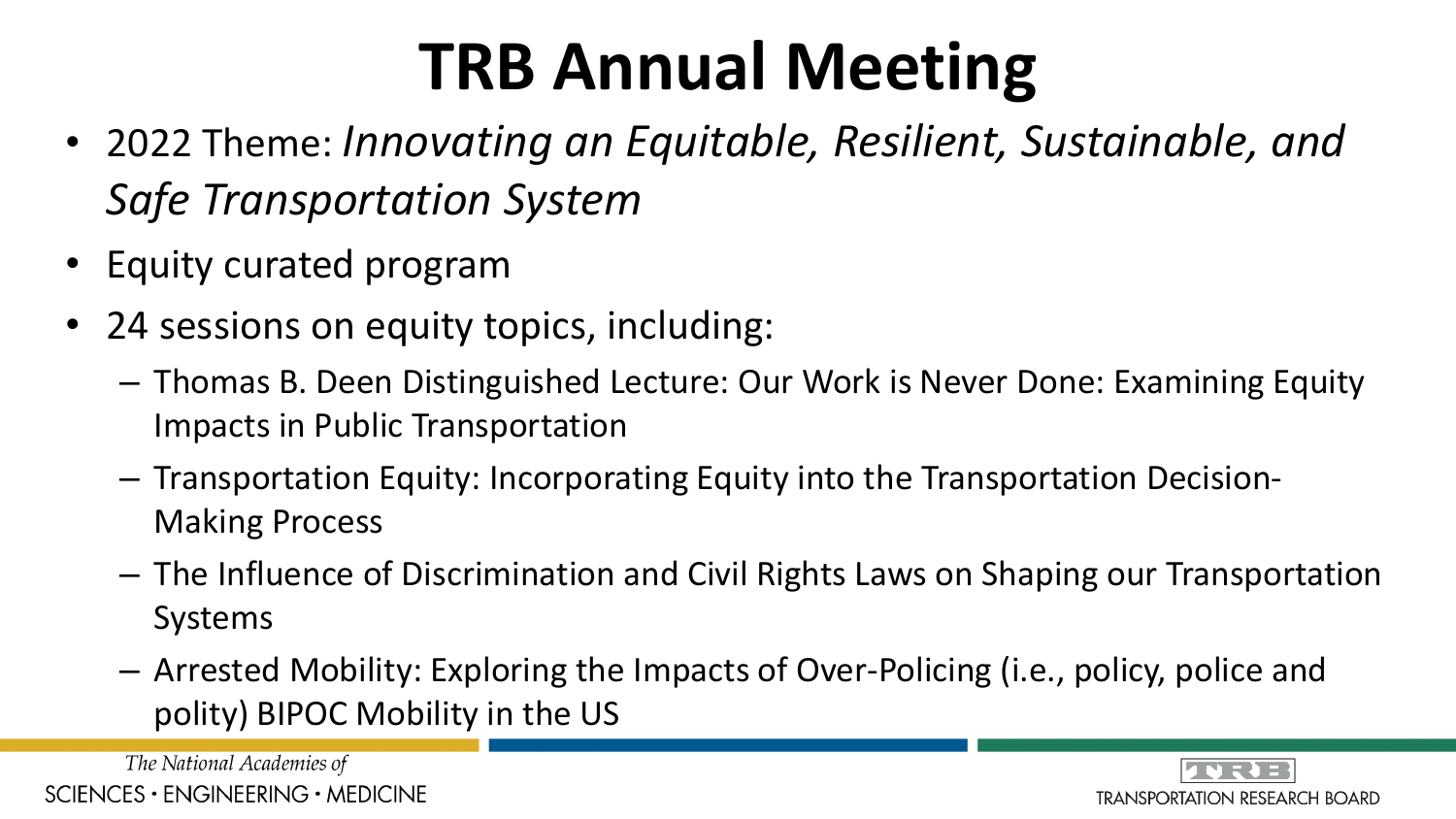# **Events and Blogs**

- Recent webinars
	- Advancing Transportation Equity (2020)
	- Justice in Transportation (2021)
	- Improving Transportation Access to Health Care (2021)
- Recent and upcoming conferences
	- Evaluating Goals Under the Disadvantaged Business Enterprise Program (2020)
	- Advancing Transportation Equity (September 2021)
	- Critical Issues in the Airport Industry: Systemic Racism (Winter 2022)
- Blogs on TRB's website
	- Building Socioeconomic Equity Through Transportation Research
	- Transportation Roles in Equitable Vaccine Allocation
	- Making Travel More Equitable for Those with Disabilities

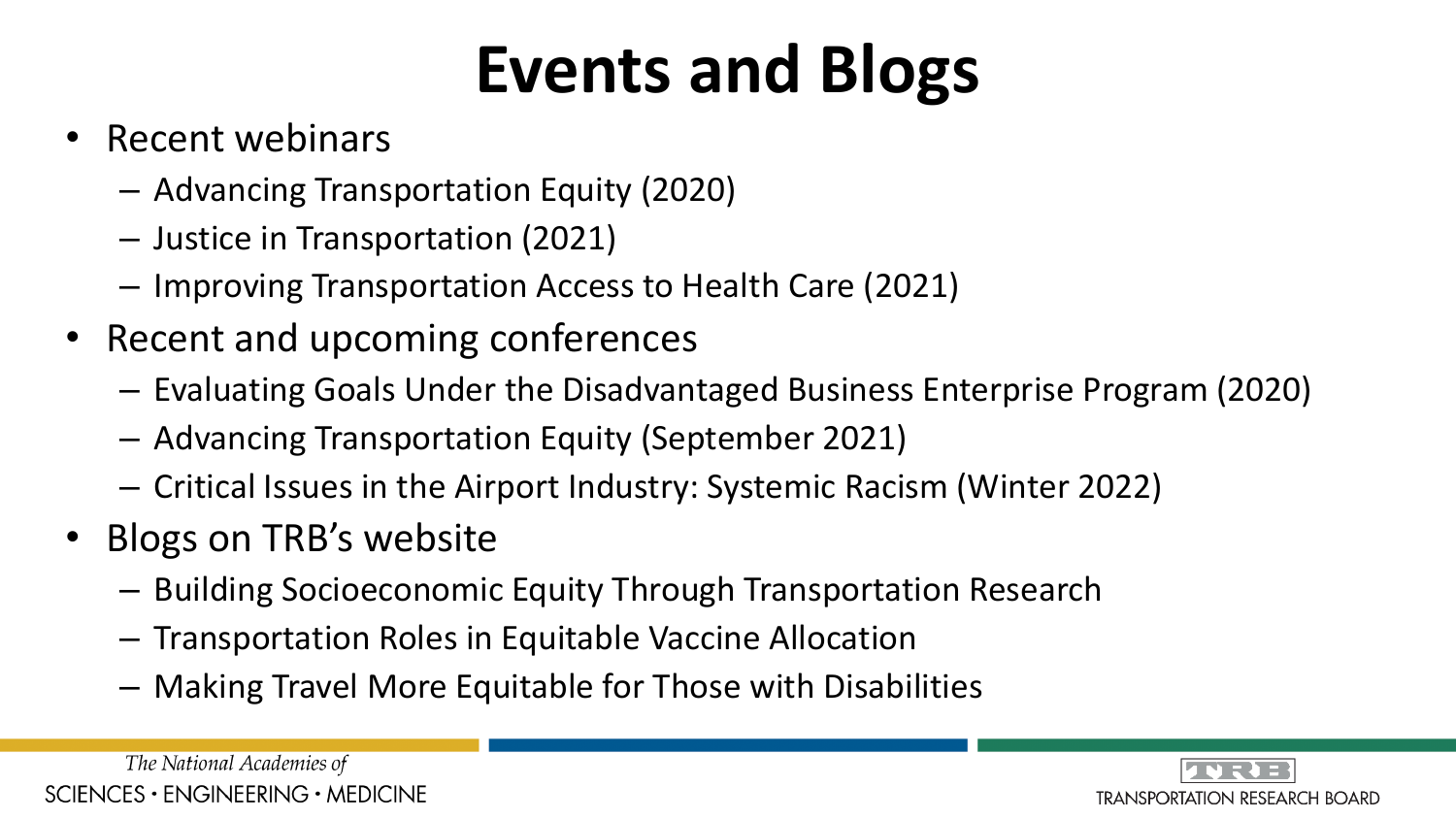# **Publications and Planning**

- *Critical Issues 2019* and addenda on COVID-19 and equity
- TRB Strategic Plan and TRB Strategic Communications Plan
- *TR News*: DE&I theme issue & standing DE&I column
- TAD circulars & conference proceedings, including:
	- Framing the Future for Women in Transportation
	- Socioeconomic Impacts of CAVs
	- Mobility on Demand: A Smart, Sustainable, and Equitable Future
- *Transportation Research Record (TRR)* open-access article collections
	- Minority Student Fellows
	- Impact of COVID-19 on Low-Income Countries
	- Transportation Equity

The National Academies of  $SCIENCES · ENGINEERING · MEDICINE$